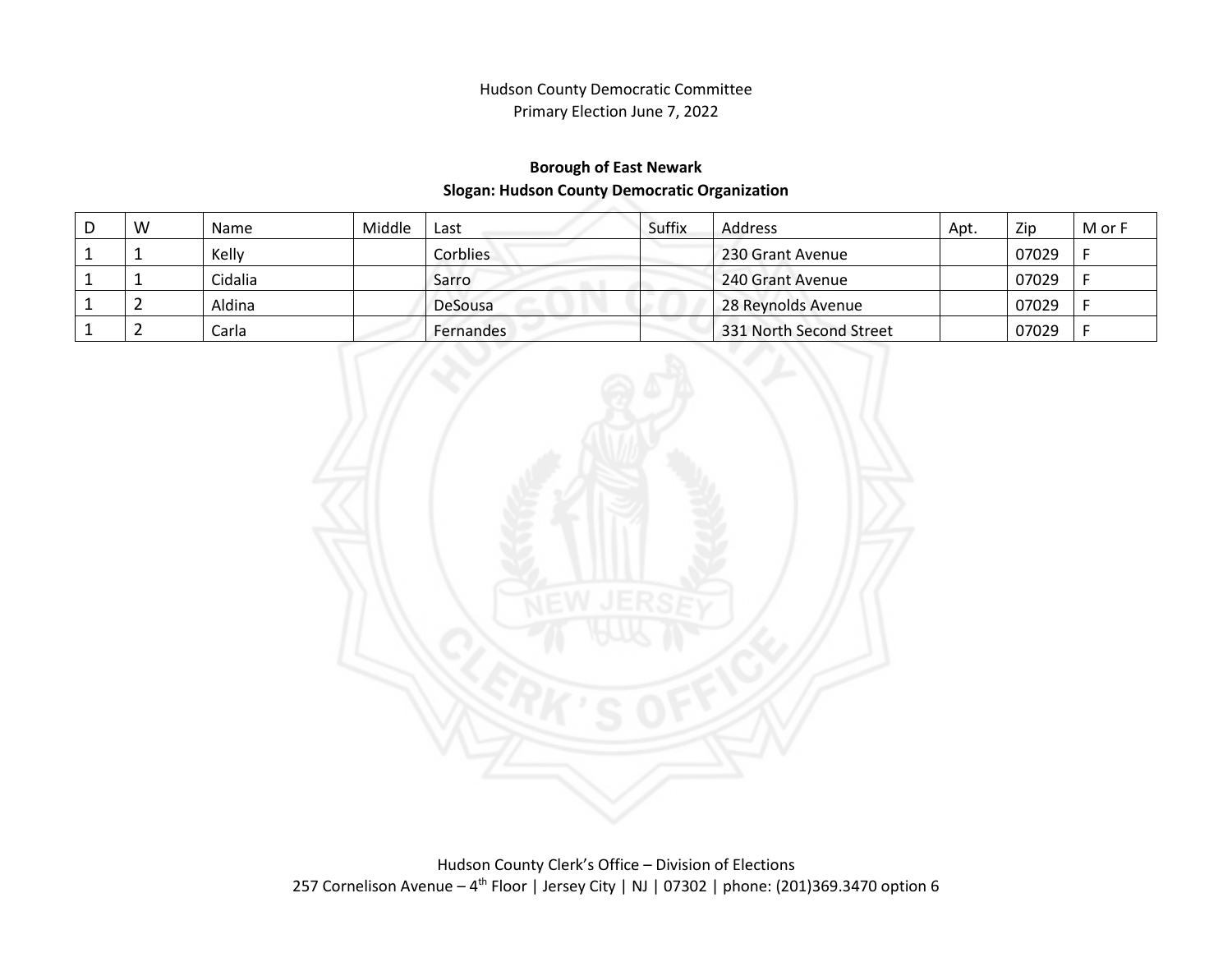### **Harrison Slogan: Hudson County Democratic Organization**

| D              | W              | <b>Name</b> | <b>Middle</b> | Last           | <b>Suffix</b> | <b>Address</b>              | Apt. | Zip   | M or F    |
|----------------|----------------|-------------|---------------|----------------|---------------|-----------------------------|------|-------|-----------|
| 1              | 1              | Nuvia       |               | <b>Martins</b> |               | 20 Cleveland Ave            |      | 07029 | F         |
| $\mathbf 1$    | 1              | Michael     |               | Cooper<br>m.   |               | 14 Cleveland Ave            |      | 07029 | M         |
| $\mathbf 1$    | 2              | Esperanza   |               | Mata           |               | 35 Reynolds Ave             |      | 07029 | F         |
| $\mathbf 1$    | $\overline{2}$ | Mark        | A             | Kowalski       |               | 42 Searing Ave              |      | 07029 | M         |
| $\mathbf 1$    | 3              | Shannon     | M             | Gallagher      |               | 16 S 3rd St                 |      | 07029 | F         |
| $\mathbf 1$    | 3              | Michael     | F             | Gallagher      |               | 16 S 3rd St                 |      | 07029 | M         |
| $\overline{2}$ | 1              | Patricia    | Α             | Pettigrew      |               | 309 F E R Blvd S            |      | 07029 | F         |
| $\overline{2}$ | 1              | Orlando     |               | Hernandez      |               | 317 Warren St               |      | 07029 | M         |
| $\overline{2}$ | $\overline{2}$ |             |               |                |               |                             |      |       |           |
| $\overline{2}$ | $\overline{2}$ | Joseph      |               | Diaco          |               | 300 Somerset St Apt 475     |      | 07029 | ${\sf M}$ |
| $\overline{2}$ | 3              | Dina        | M             | Villalta       |               | 513 Bergen St               |      | 07029 | F         |
| $\overline{2}$ | $\overline{3}$ | Jordan      |               | Villalta       |               | 513 Bergen St               |      | 07029 | ${\sf M}$ |
| 3              | $\mathbf 1$    | Maureen     | K             | Gilmore        |               | 29 Washington St            |      | 07029 | F         |
| 3              | 1              | James       | Т             | Woods          |               | 104 S 5th St                |      | 07029 | ${\sf M}$ |
| 3              | $\overline{2}$ | Donna       |               | Flatley        |               | 754 Cleveland Ave           |      | 07029 | F         |
| 3              | $\overline{2}$ | Syed        | Nadeem        | Haider         |               | 750 Cleveland Ave           |      | 07029 | M         |
| 3              | 3              | Kelli       | A             | Mathewson      |               | <b>109 Harrison Gardens</b> |      | 07029 | F         |
| 3              | 3              | Lawrence    |               | Kelly          |               | <b>612 Harrison Gardens</b> |      | 07029 | M         |
| 4              | 1              | Cynthia     |               | Dolaghan       |               | 515 William St              |      | 07029 | F         |
| 4              | 1              | Anthony     | S             | <b>DaCosta</b> |               | 513 William St              |      | 07029 | ${\sf M}$ |
| 4              | 2              | Vanessa     | Α             | Gallagher      |               | 513 Cross St                |      | 07029 | F         |
| 4              | $\overline{2}$ | John        | T             | Reyes          |               | 722 Hamilton St             |      | 07029 | ${\sf M}$ |
| 4              | 3              | Andrea      |               | Choffo         |               | 500 N 5th St                |      | 07029 | F         |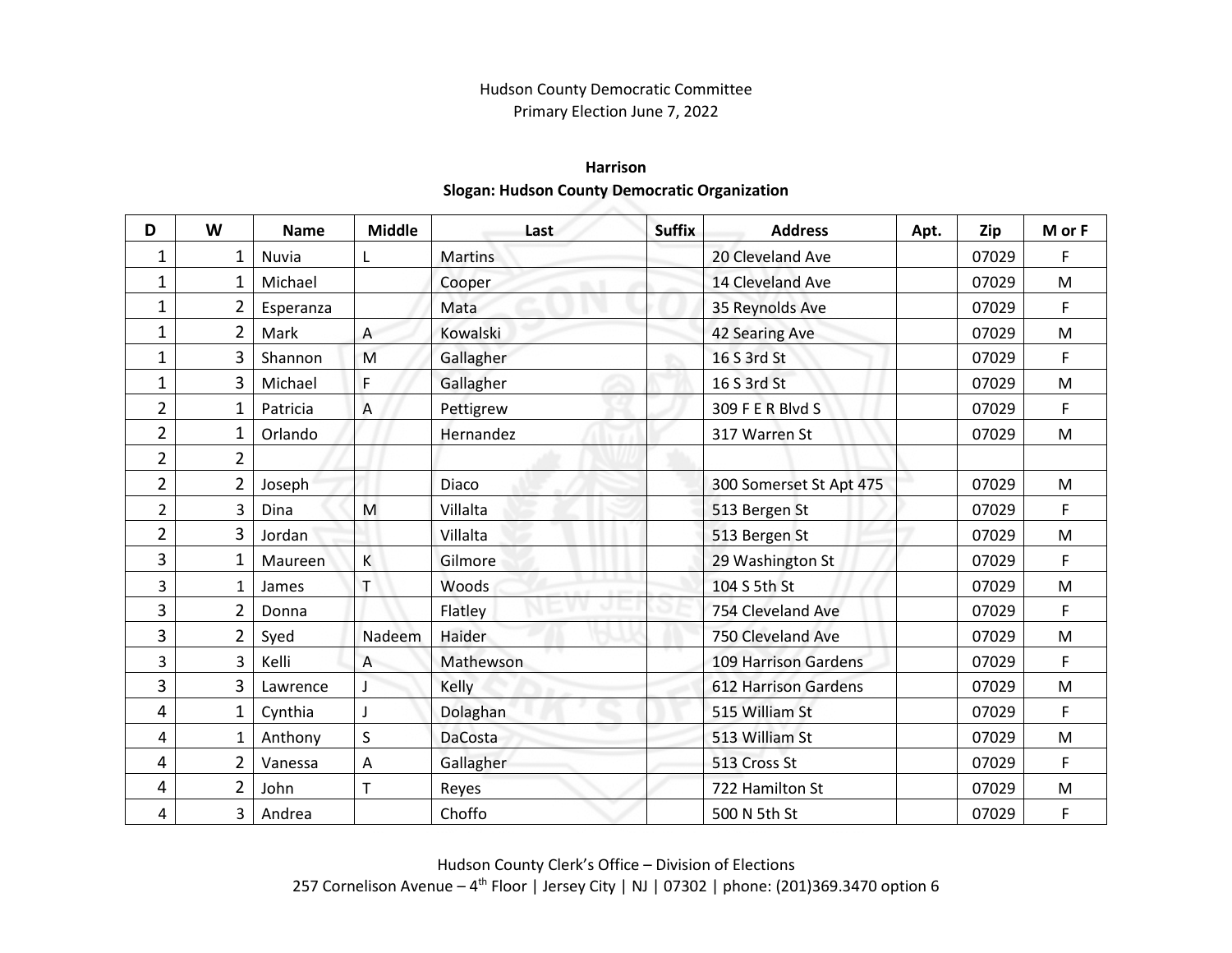## **Harrison Slogan: Hudson County Democratic Organization**

| W | Name  | <b>Middle</b> | Last            | <br>Suffix | Address             | Apt. | <b>Zip</b> | M or       |
|---|-------|---------------|-----------------|------------|---------------------|------|------------|------------|
|   | Henry |               | .<br>Villanueva |            | Ave<br>Davis<br>--- |      | 07029      | <b>IVI</b> |

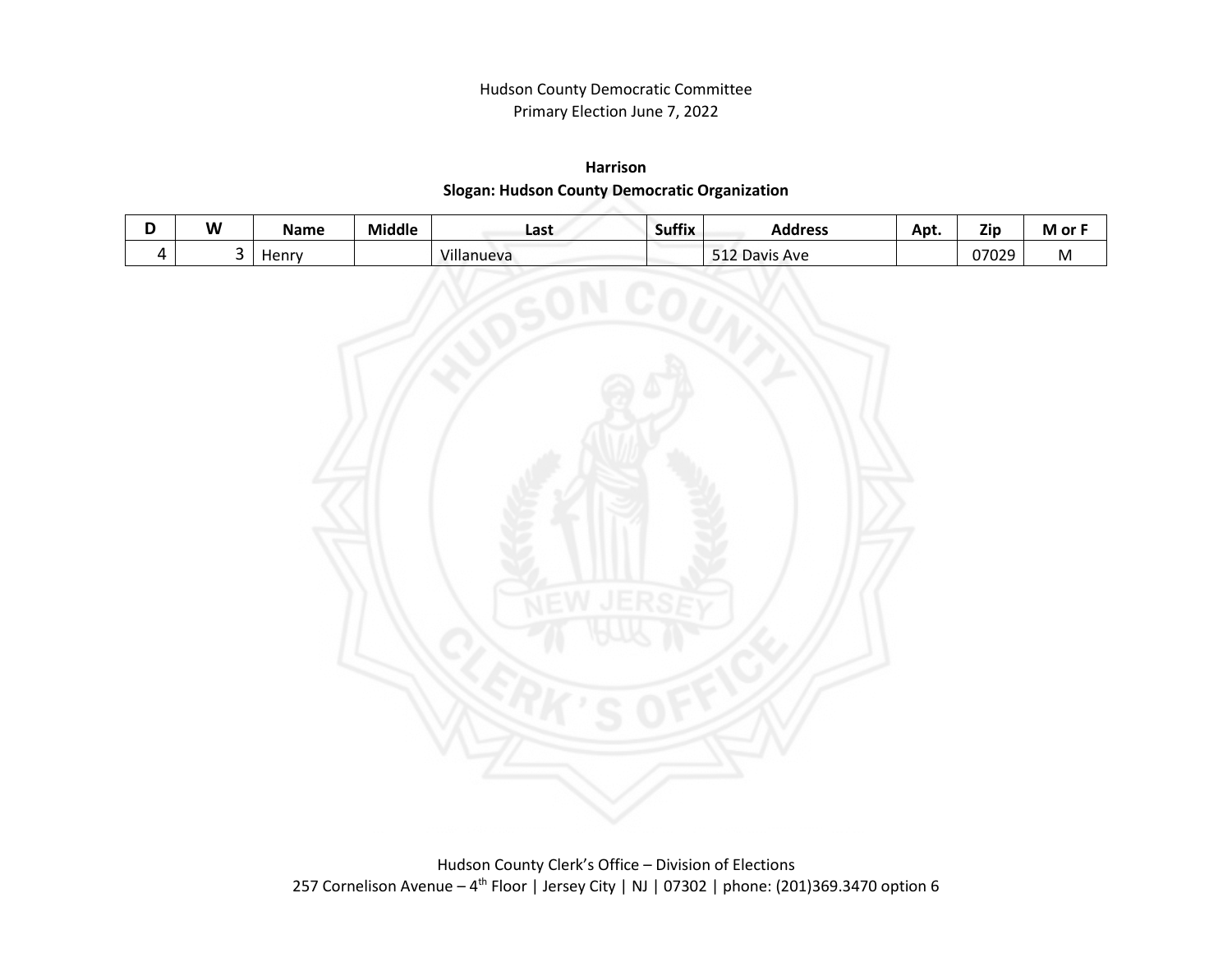## **North Bergen Slogan: Hudson County Democratic Organization**

| D              | W              | <b>Name</b>     | <b>Middle</b> | Last               | <b>Suffix</b> | <b>Address</b>       | Apt.        | Zip   | M or F |
|----------------|----------------|-----------------|---------------|--------------------|---------------|----------------------|-------------|-------|--------|
| 1              | 1              | Kim             |               | Nicoliello         |               | 131 74th Street      |             | 07047 | F      |
| 1              | 1              | Michael         |               | Revello            |               | 141 76th Street      |             | 07047 | M      |
| $\mathbf 1$    | $\overline{2}$ | Nancy           |               | Goya               |               | 7207 Blvd East       |             | 07047 | F      |
| 1              | $\overline{2}$ | Eliu            |               | Pomales            |               | 7200 Blvd East       |             | 07047 | M      |
| $\mathbf 1$    | 3              | Shareen         |               | Shibli             |               | 7714 Broadway        |             | 07047 | F      |
| 1              | 3              | Joseph          |               | <b>Bartulovich</b> |               | 112 78th Street      |             | 07047 | M      |
| 1              | 4              | Philomena       |               | DelCollo           |               | 8200 Blvd East       | Apt.<br>30L | 07047 | F      |
| 1              | 4              | Mario           |               | Falato             |               | 8200 Blvd East       | Apt.<br>25B | 07047 | M      |
| 1              | 5              | Alexa           |               | Cospito            |               | 8900 Blvd East       | Apt.<br>4HN | 07047 | F      |
| 1              | 5              | James           |               | Perez              |               | 149 Hillcrest Place  |             | 07047 | M      |
| $\mathbf{1}$   | 6              | Samerh          |               | Khalil             |               | 9046 Palisade Plaza  |             | 07047 | F      |
| 1              | 6              | Robert          |               | Zakarian           |               | 9060 Palisade Avenue |             | 07047 | M      |
| $\overline{2}$ | 1              | <b>Mercedes</b> | $\mathsf{C}$  | Pozo               |               | 208 78th Street      |             | 07047 | F      |
| $\overline{2}$ | 1              | Robert          |               | Castello           |               | 312 78th Street      |             | 07047 | M      |
| $\overline{2}$ | $\overline{2}$ | Ondrea          |               | Borrell-Lugo       |               | 407 79th Street      |             | 07047 | F      |
| $\overline{2}$ | $\overline{2}$ | Ryan            |               | Donahue            |               | 720 77th Street      |             | 07047 | M      |
| $\overline{2}$ | 3              | Juana           |               | Perez              |               | 221 74th Street      |             | 07047 | F      |
| $\overline{2}$ | 3              | Daniel          | J             | Perez              |               | 221 74th Street      |             | 07047 | M      |
| $\overline{2}$ | 4              | Anny            |               | Perez              |               | 416 71st Street      |             | 07047 | F      |
| $\overline{2}$ | 4              | John            |               | Belluardo          | Jr.           | 421 72nd Street      |             | 07047 | M      |
| $\overline{2}$ | 5              | Veronica        | $\mathsf A$   | Olaniel            |               | 7113 Jackson Street  |             | 07047 | F      |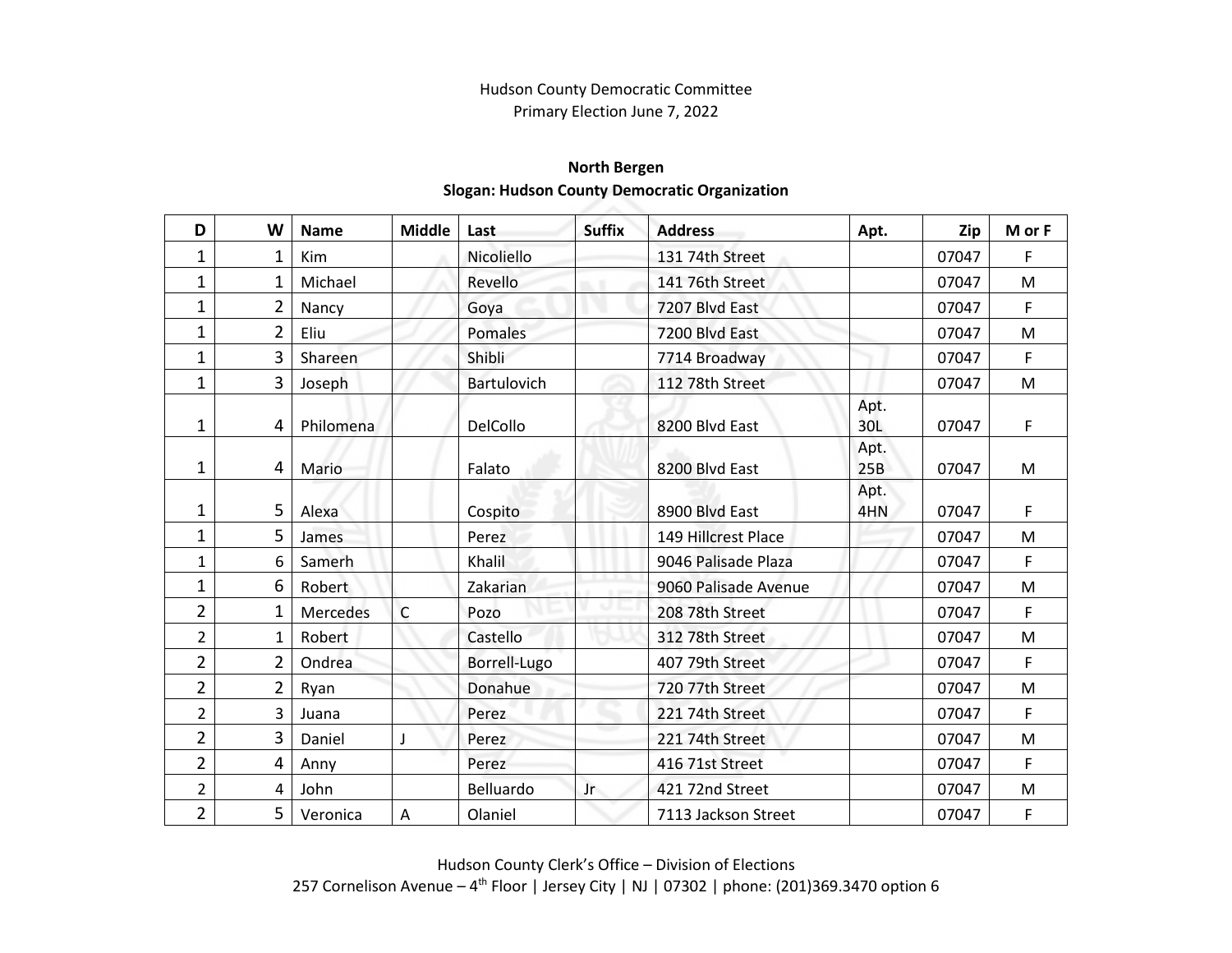# **North Bergen Slogan: Hudson County Democratic Organization**

| D              | W              | <b>Name</b>  | <b>Middle</b> | Last              | <b>Suffix</b> | <b>Address</b>      | Apt. | Zip   | M or F |
|----------------|----------------|--------------|---------------|-------------------|---------------|---------------------|------|-------|--------|
| $\overline{2}$ | 5              | Emiliano     |               | Fuda              |               | 524 72nd Street     |      | 07047 | M      |
| $\overline{2}$ | 6              | Esther       |               | Palacios          |               | 7803 4th Avenue     |      | 07047 | F      |
| $\overline{2}$ | 6              | Jonathan     |               | Feria             |               | 7430 Kennedy Blvd   |      | 07047 | M      |
| 3              | $\mathbf 1$    | Christina    |               | McLellan          |               | 810 79th Street     |      | 07047 | F      |
| 3              | 1              | Felix        | A             | Henriquez         |               | 509 79th Street     |      | 07047 | M      |
| 3              | $\overline{2}$ | Yanet        | $\mathsf{C}$  | Hernandez         |               | 8111 2nd Avenue     |      | 07047 | F      |
| 3              | $\overline{2}$ | Christopher  | M             | Camizzi           |               | 516 81st Street     |      | 07047 | M      |
| 3              | 3              | Ruth         |               | Shaw              |               | 8212 4th Avenue     |      | 07047 | F      |
| 3              | 3              | John         |               | Shaw              |               | 8212 4th Avenue     |      | 07047 | M      |
| 3              | 4              | Myriam       |               | Fiallos-Marin     |               | 706 85th Street     |      | 07047 | F      |
| 3              | 4              | Jean         |               | Mentor            |               | 609 87th Street     |      | 07047 | M      |
| 3              | 5              | Teresa       |               | Cabrera           |               | 8819 1st Avenue     |      | 07047 | F      |
| 3              | 5              | Edward       |               | Fletcher          |               | 608 87th Street     |      | 07047 | M      |
| 3              | 6              | Anna         |               | <b>DelGiudice</b> |               | 8812 5th Avenue     |      | 07047 | F      |
| 3              | 6              | <b>Issam</b> | E             | Doukali           |               | 810 89th Street     |      | 07047 | M      |
| 4              | 1              | Thelma       | N             | Garcia            |               | 9121 Newkirk Avenue |      | 07047 | F      |
| 4              | 2              | Thomas       | F             | Liggio            | Jr            | 1300 89th Street    |      | 07047 | M      |
| 4              | 2              | Eugenia      |               | Perez             |               | 8409 Newkirk Avenue |      | 07047 | F      |
| 4              | $\overline{2}$ | Steven       |               | Somick            |               | 8411 Grand Avenue   |      | 07047 | M      |
| 4              | 3              | Pat          |               | Bartoli           |               | 1114 80th Street    |      | 07047 | F      |
| 4              | 3              | Jorge        |               | Hernandez         |               | 1200 83rd Street    |      | 07047 | M      |
| 4              | 4              | Cecilia      |               | Amores            |               | 7301 Kennedy Blvd   |      | 07047 | F      |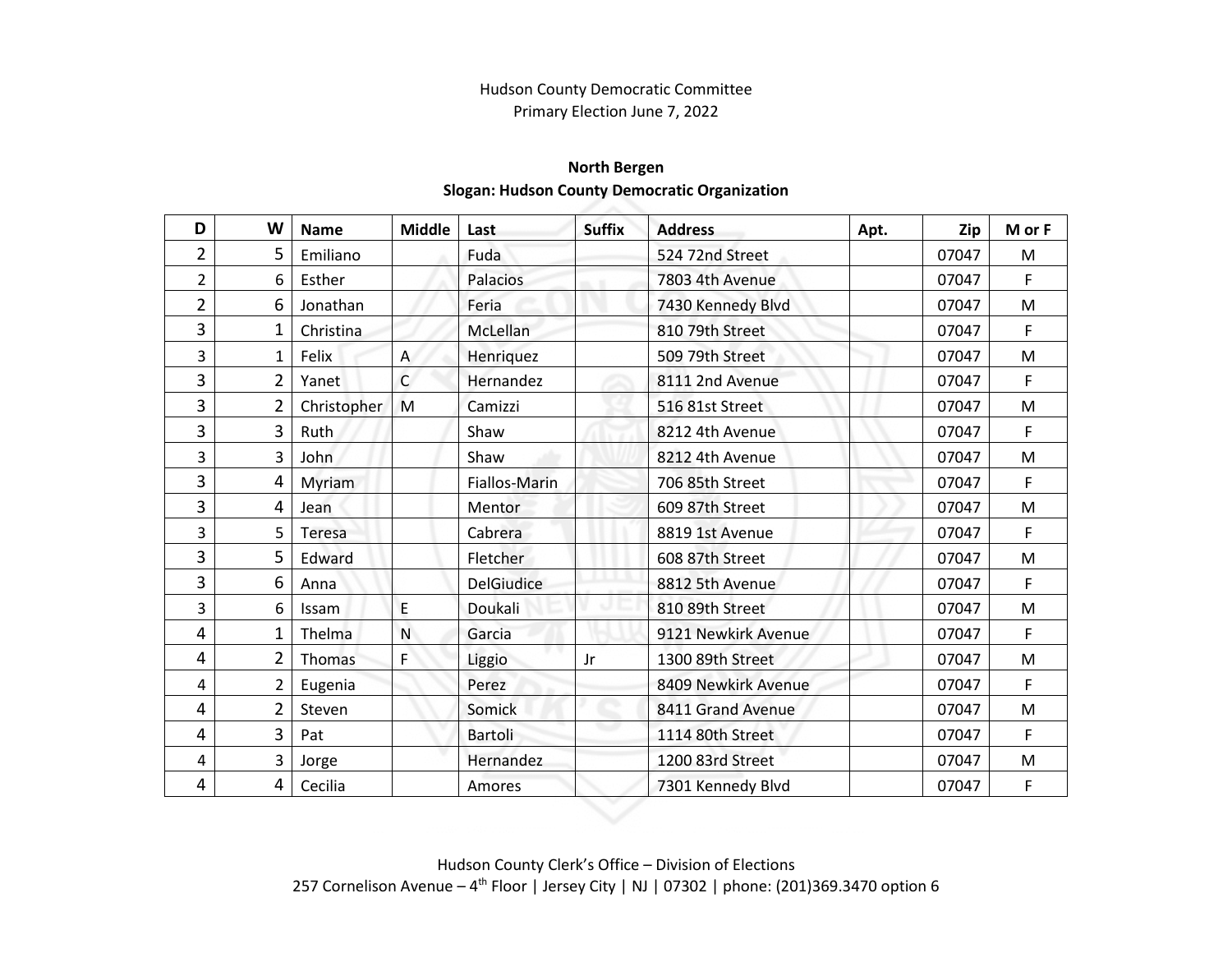# **North Bergen Slogan: Hudson County Democratic Organization**

| D | W              | <b>Name</b>   | <b>Middle</b> | Last            | <b>Suffix</b> | <b>Address</b>         | Apt.           | Zip   | M or F    |
|---|----------------|---------------|---------------|-----------------|---------------|------------------------|----------------|-------|-----------|
| 4 | 4              | Hamza         |               | Abdelhadi       |               | 7420 Cottage Avenue    |                | 07047 | M         |
| 4 | 5              | Wassila       |               | Ayoub           |               | 1606 78th Street       |                | 07047 | F         |
| 4 | 5              | Giuseppe      |               | Sirianni        |               | 8315 Grand Avenue      |                | 07047 | M         |
| 5 | $\mathbf 1$    | Doreen        |               | Martinez        |               | 6201 Grand Avenue      |                | 07047 | F         |
| 5 | $\mathbf{1}$   | Reynold       | M             | Kahmann         |               | 6115 Granton Avenue    |                | 07047 | M         |
| 5 | $\overline{2}$ | Linda         |               | <b>Neff</b>     |               | 6012 Meadowview Ave    | 15C            | 07047 | F         |
| 5 | $\overline{2}$ | Edwin         | $\mathsf{R}$  | Gelpi           |               | 5823 Meadowview Ave    | 6 <sub>D</sub> | 07047 | M         |
| 5 | 3              | Margaret      |               | Collins         |               | 6800 Columbia Avenue   | 111            | 07047 | F         |
| 5 | 3              | Salvatore     |               | <b>DeSantis</b> |               | 6505 Cottage Avenue    |                | 07047 | M         |
| 5 | 4              | Erica         |               | Guzman          |               | 6737 Kennedy Blvd      |                | 07047 | F         |
| 5 | 4              | Mark          |               | Sinisi          |               | 6709 Bergenwood Avenue |                | 07047 | M         |
| 5 | 5              | Susan         |               | Saab            |               | 7109 Liberty Avenue    |                | 07047 | F         |
| 5 | 5              | Kanaiyalal    |               | Patel           |               | 1602 71st Street       |                | 07047 | M         |
| 5 | 6              | <b>Blanca</b> |               | Diaz            |               | 1511 64th Street       |                | 07047 | F         |
| 5 | 6              | July          | $\mathsf{C}$  | Aguero          |               | 6299 Grand Avenue      | 4S             | 07047 | M         |
| 6 | $\mathbf 1$    | Lisa          |               | Lagomarsino     |               | 4303 Bergen Turnpike   |                | 07047 | F         |
| 6 | $\mathbf{1}$   | Art           |               | Lopez           |               | 4727 Tonnelle Avenue   |                | 07047 | M         |
| 6 | $\overline{2}$ | Lilliana      | P             | Duque           |               | 1608 53rd Street       |                | 07047 | F         |
| 6 | $\overline{2}$ | Gary          | A             | Wernli          |               | 1206 50th Street       |                | 07047 | M         |
| 6 | 3              | Claudia       |               | Rodriguez       |               | 1327 46th Street       |                | 07047 | F         |
| 6 | 3              | James         |               | Corso           |               | 1224 46th Street       |                | 07047 | M         |
| 6 | 4              | Iradys        |               | Rivero          |               | 4316 Grand Avenue      |                | 07047 | F         |
| 6 | 4              | Joseph        |               | Lombardi        |               | 1451 44th Street       |                | 07047 | ${\sf M}$ |